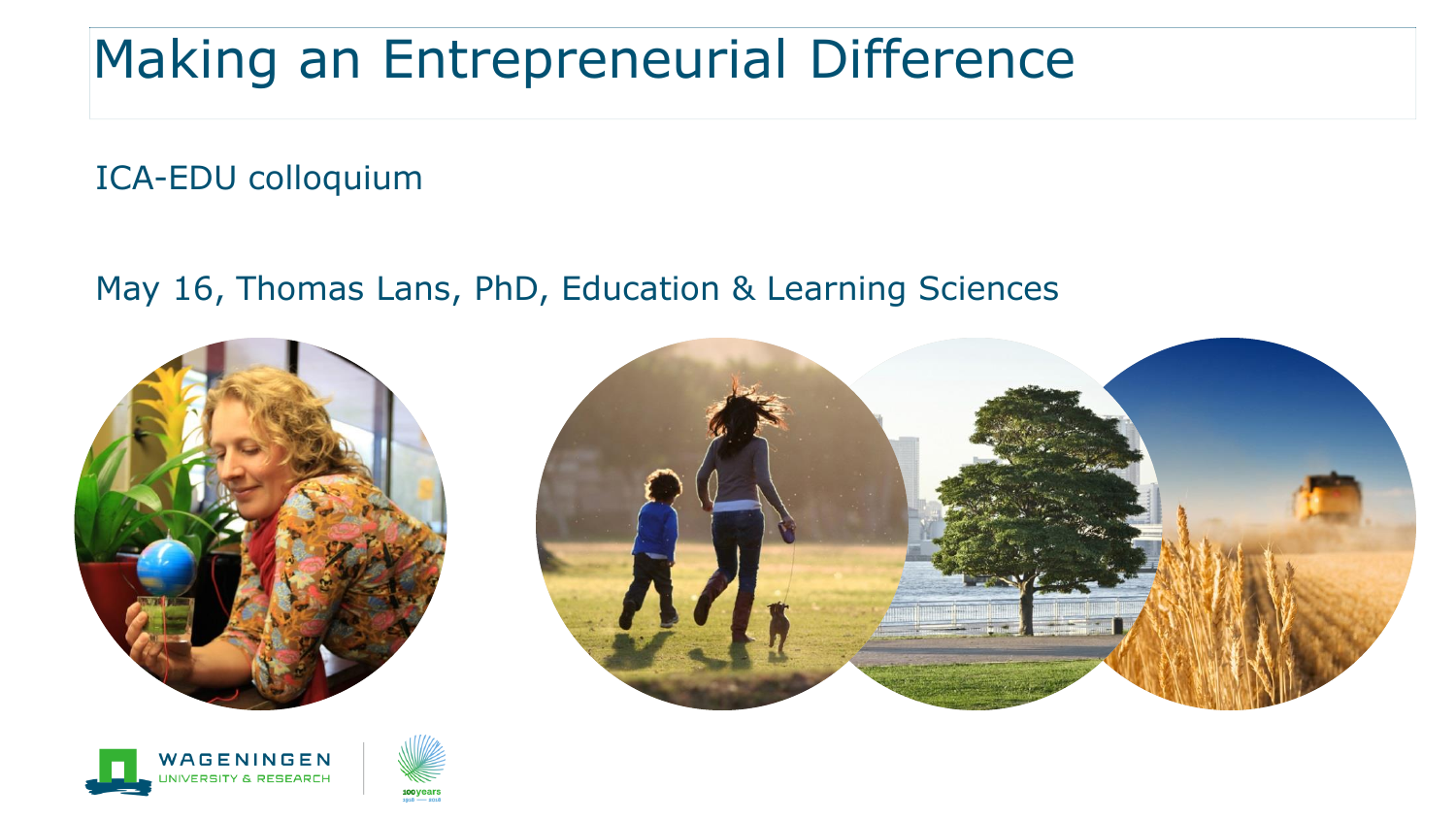Developments: narrow to wide models of EE

# *From # start-ups and skill deficits to fostering entrepreneurial behaviours and "unfolding" mind-sets*



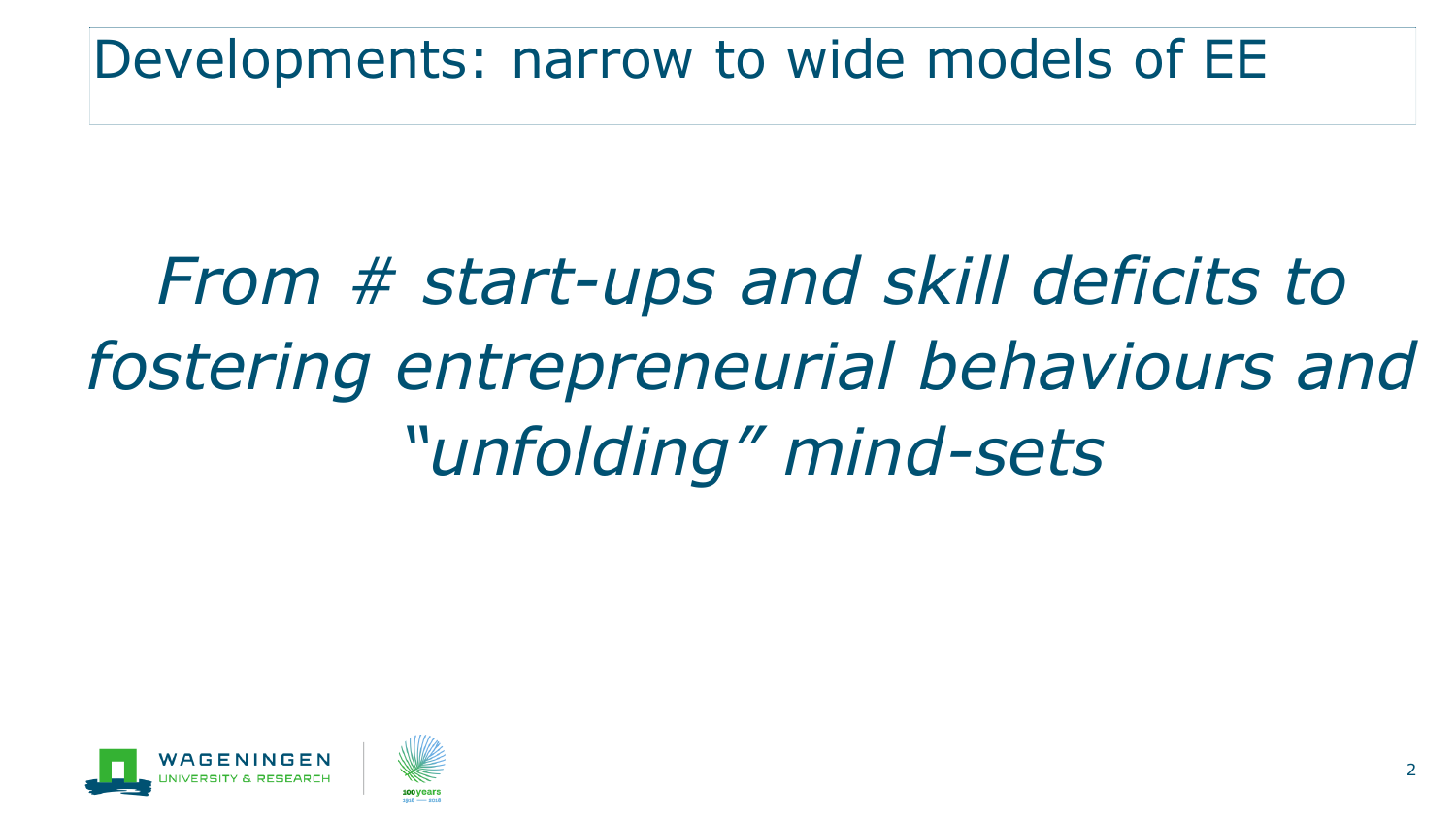#### **Consequences**



#### Allow for learning Surprises



#### Assessing learners' progress

Miller's pyramid of competence



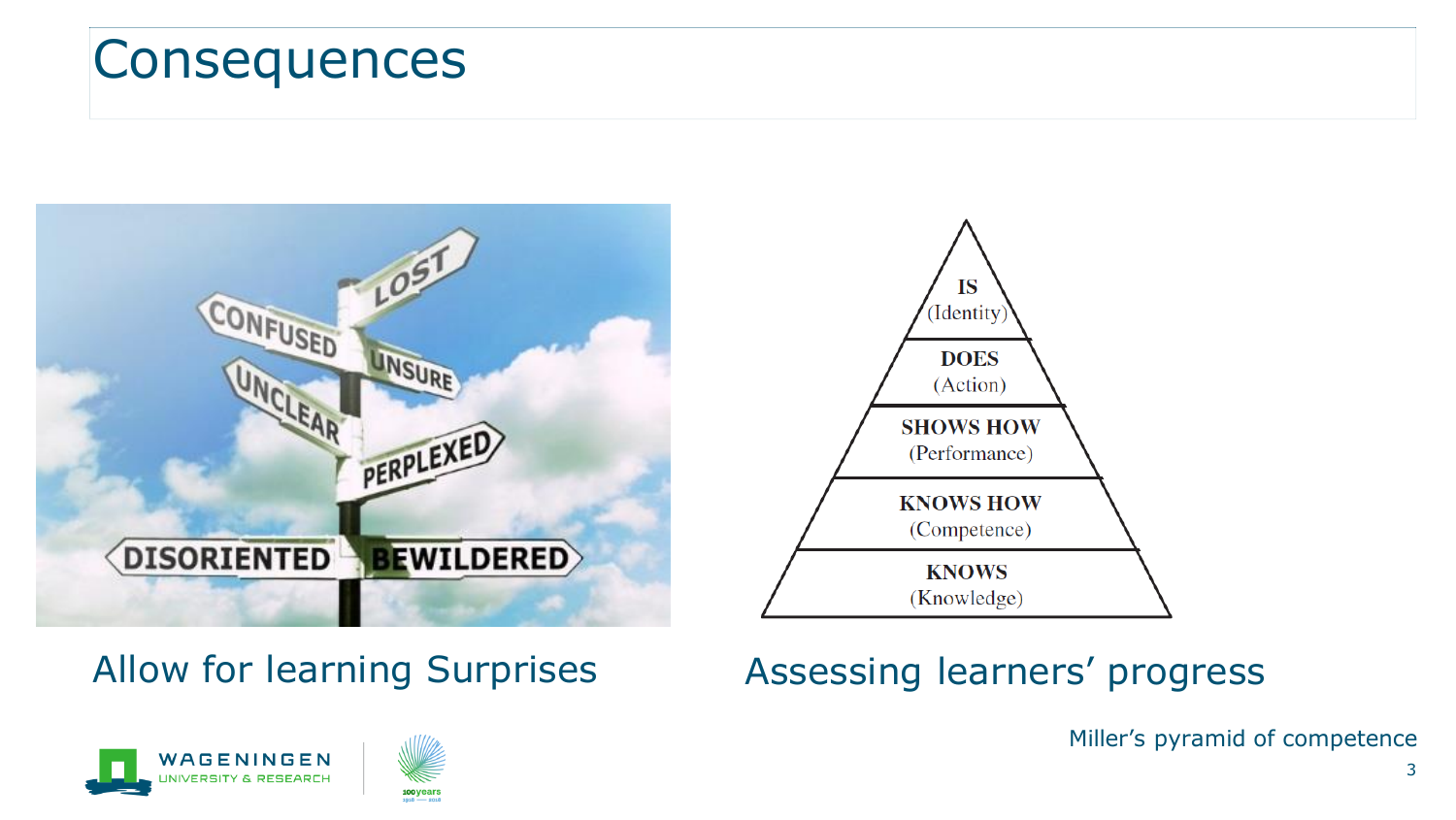#### Modern developments in assessment

1.From summative (*about* learning) to formative focus (*for learning)*

2.From sole focus on reliability and validity to modern criteria such as authenticity & consequential validity

3.Thus: **quality** is not only *in* the instrument but also in its *usage*



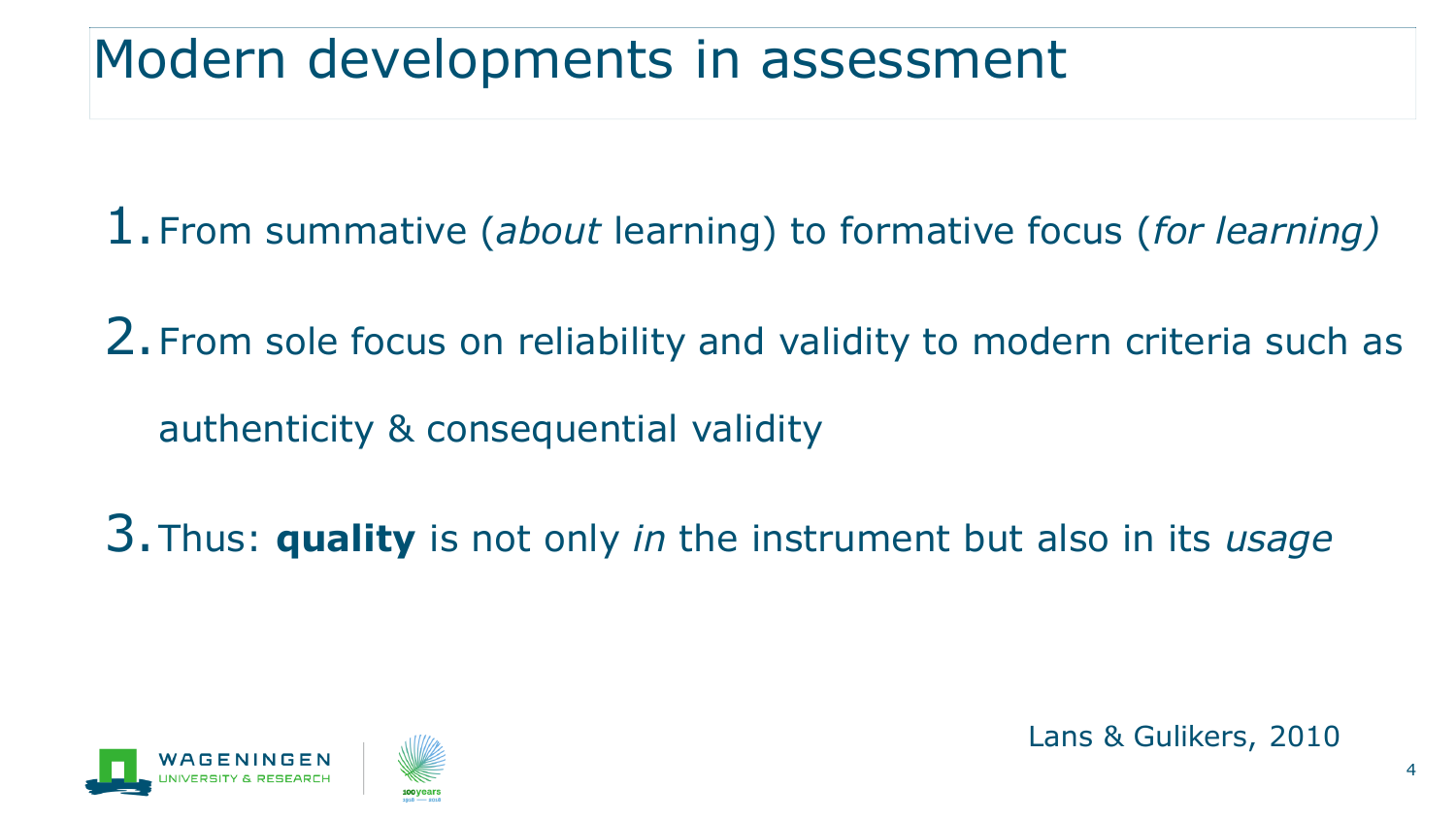#### *Entrepreneurs aren't different from anyone else:*

#### *they simply adopt a different approach to problem*

#### *solving (Sarasvathy, 2001)*



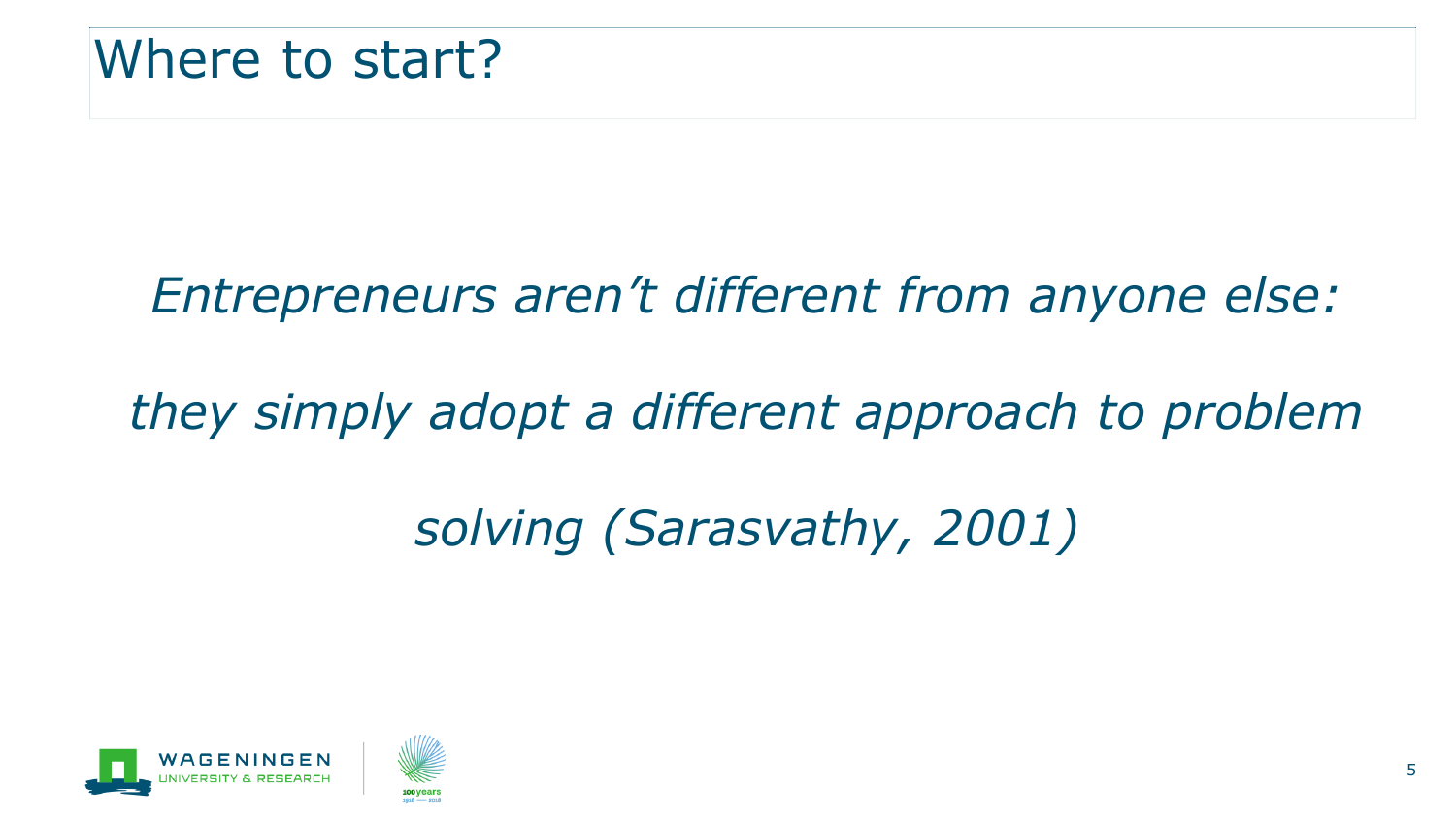### Building further on the work of Saras Sarasvathy

- Based on empirical work on entrepreneurial problem solving (i.e. effectuation)
- Decision making logics that are more or less entrepreneurial
- Likely to be applicable to other (non-business) domains (Welter et al., 2016)
- Many questions unanswered



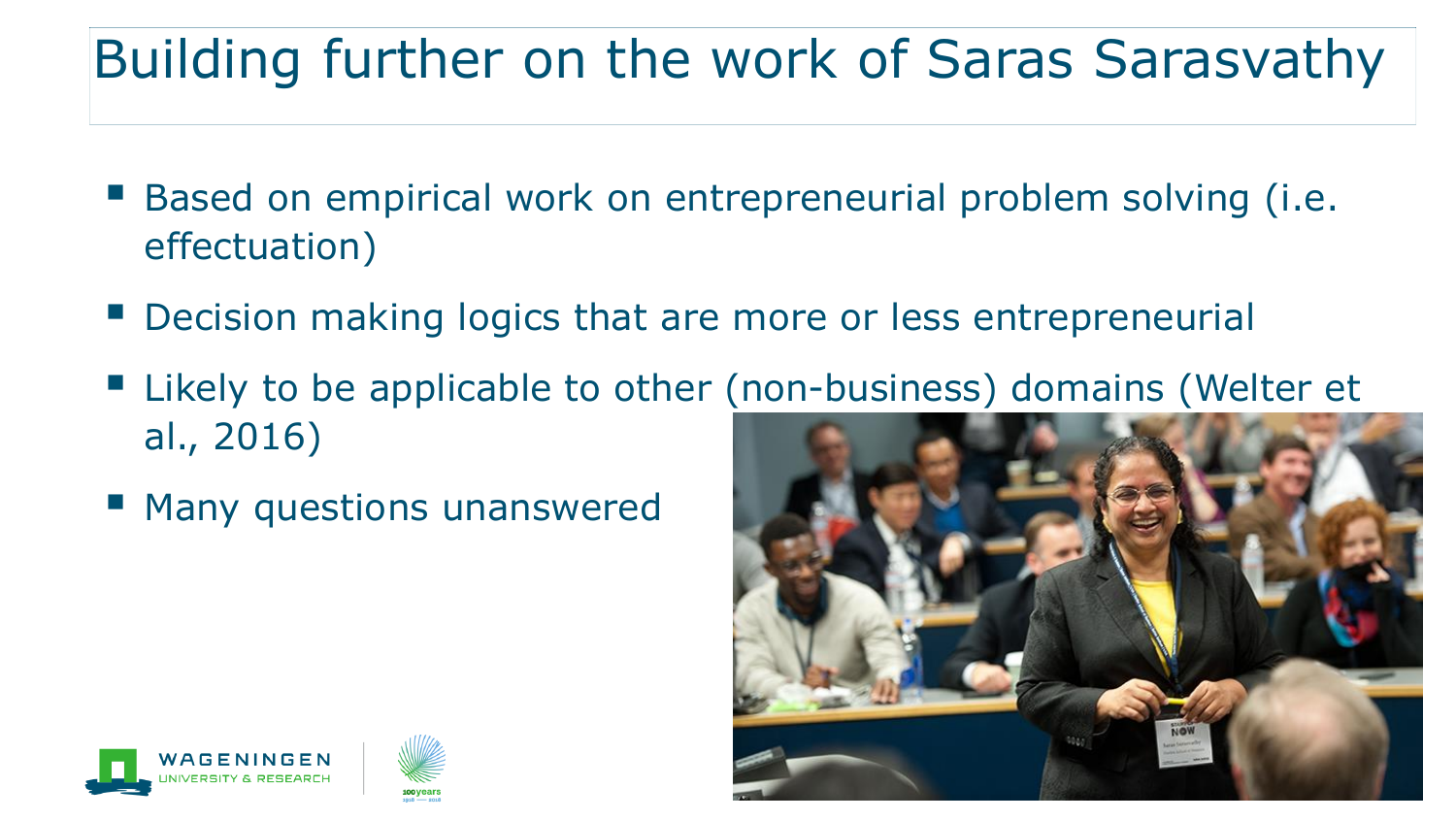Requirement for the development process

1.establish a clear direct link with professional

(entrepreneurial) practice and

2.include active involvement of the participants in

the development and use of the assessment.



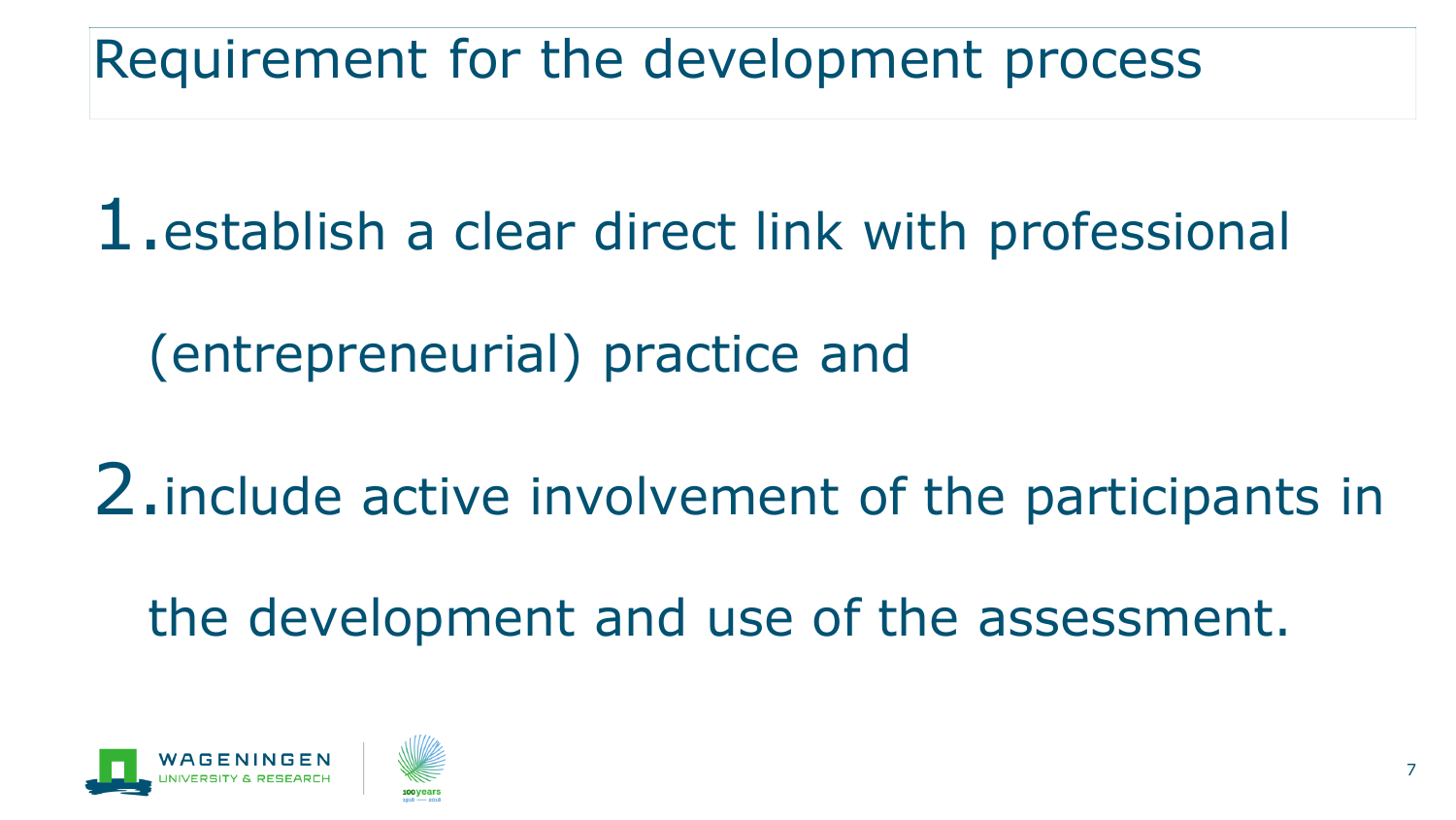### Entrepreneurial mind-set monitor





#### [http://intrinsic.eu](http://intrinsic.eu/)

#### <http://bit.ly/entrepreneurialmindsetmonitor>



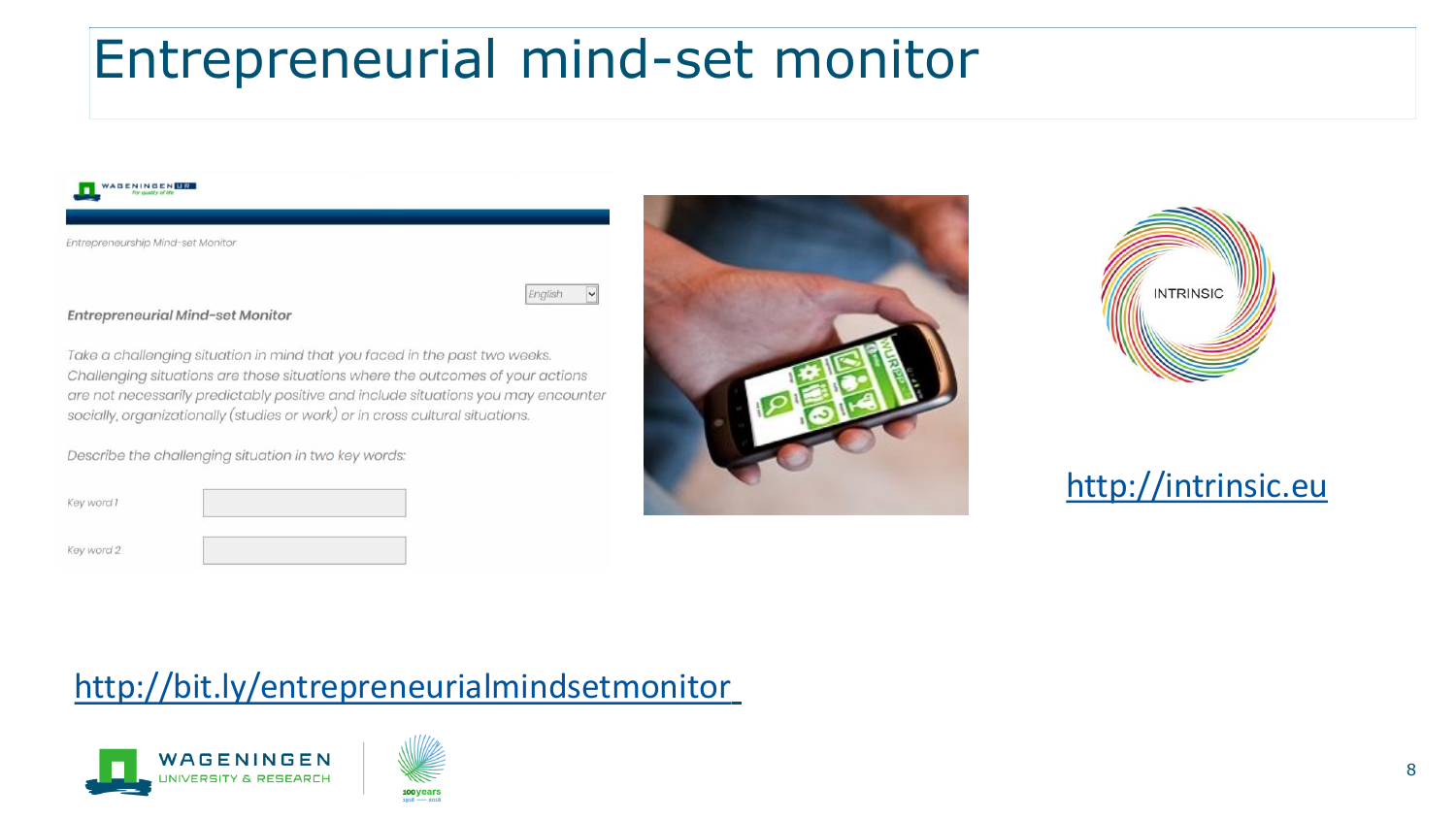$\blacksquare$  An authentic case as experienced by the participant

*Take a challenging situation in mind that you faced in the past two weeks. Challenging situations are those situations where the outcomes of your actions are not necessarily predictably positive and include situations you may encounter socially, organizationally (studies or work) or in cross cultural situations.*



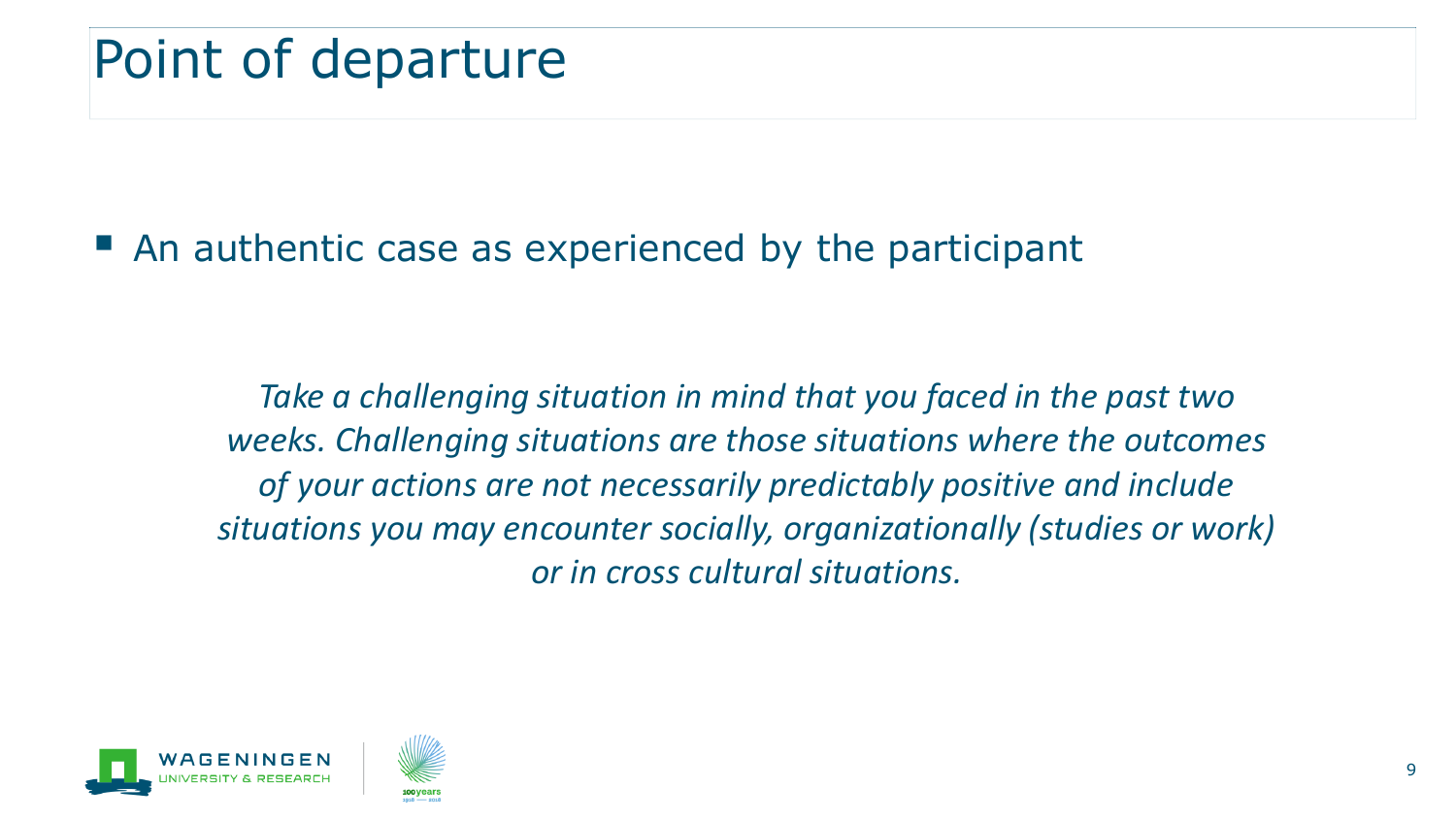# 5 problem-solving strategy questions

1. What resources did you use in this challenging situation?

- $Q$ wn Other
- 2. On what did you focus when you first encountered this challenging situation?
	- $\bullet$  Potential Risks Potential Gains
- 3. To what extent did you make use of unexpected events in this challenging situation?
	- Made Use Avoided
- 4. How did you perceive others in this challenging situation?
	- $\bullet$  Threat, hindering Possibility, enabler
- 5. Altogether, how did you feel about the situation?
	- Contribute to  $-$  Out of my hands



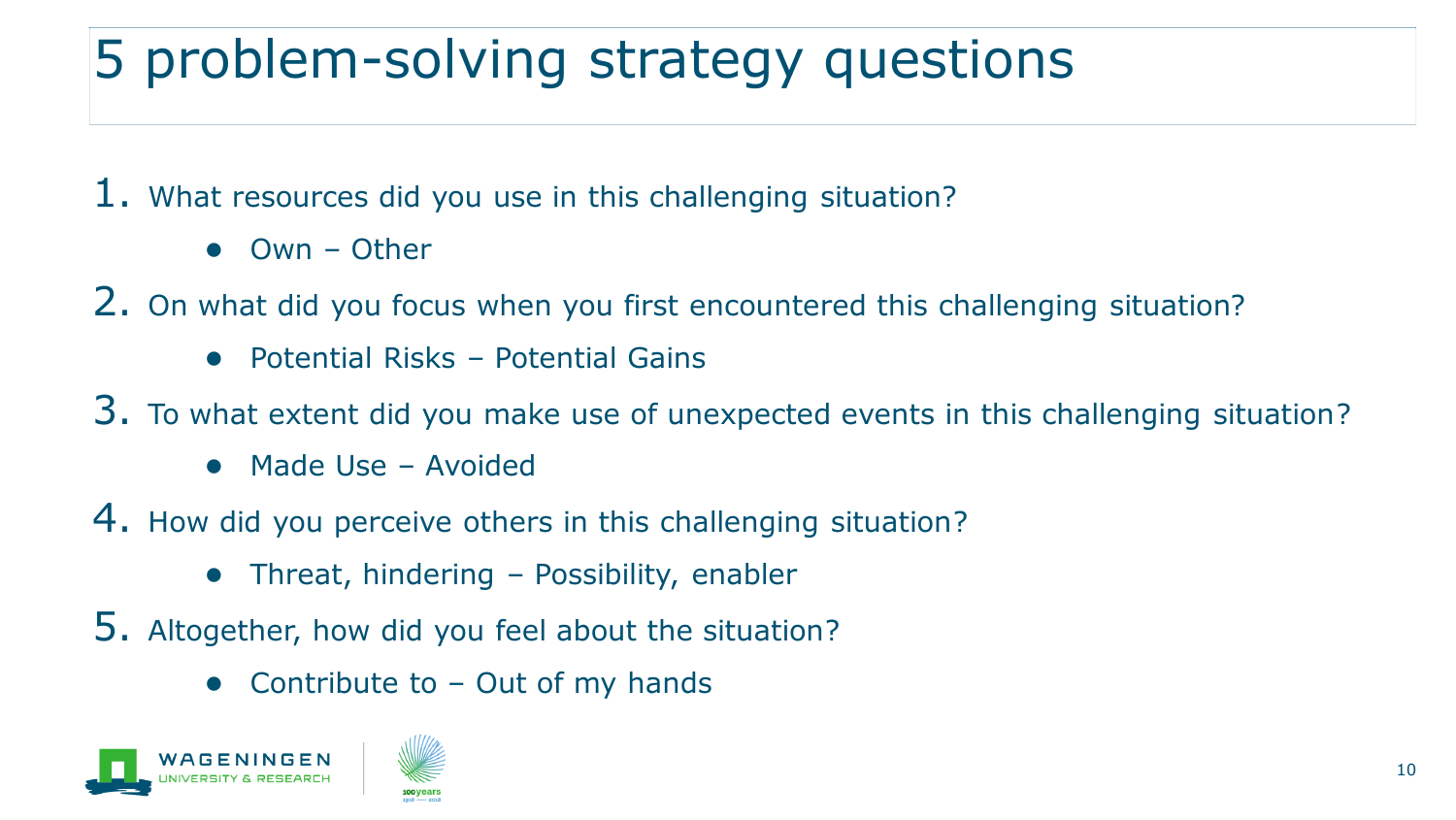### Weekly/monthly report on the results

- Self-management
- Group-work



#### Entrepreneurship Minor VHL (n=72)



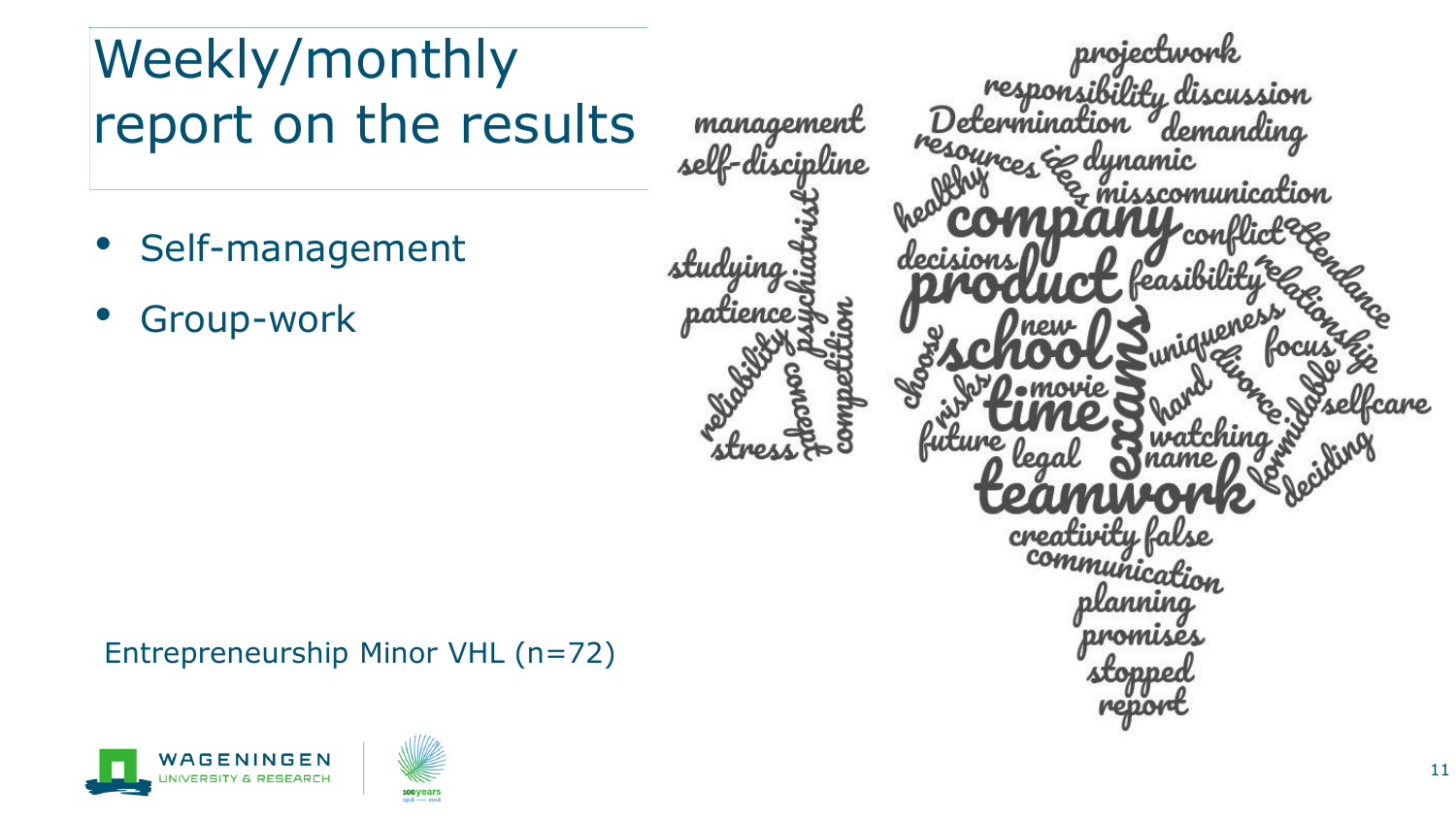## Which logics - on average - do students use to solve their challenges?

■ Bird-in-hand: they rely on own resources (60 out of 100)



**E** Affordable loss: they focuses on gains & risks (51 our of 100)



■ Unexpected: they use the unexpected & avoid (46 out of 100)



■ Others: they don't see others as enablers (40 out of 100)



■ Control: they don't feel in control (38 out of 100)



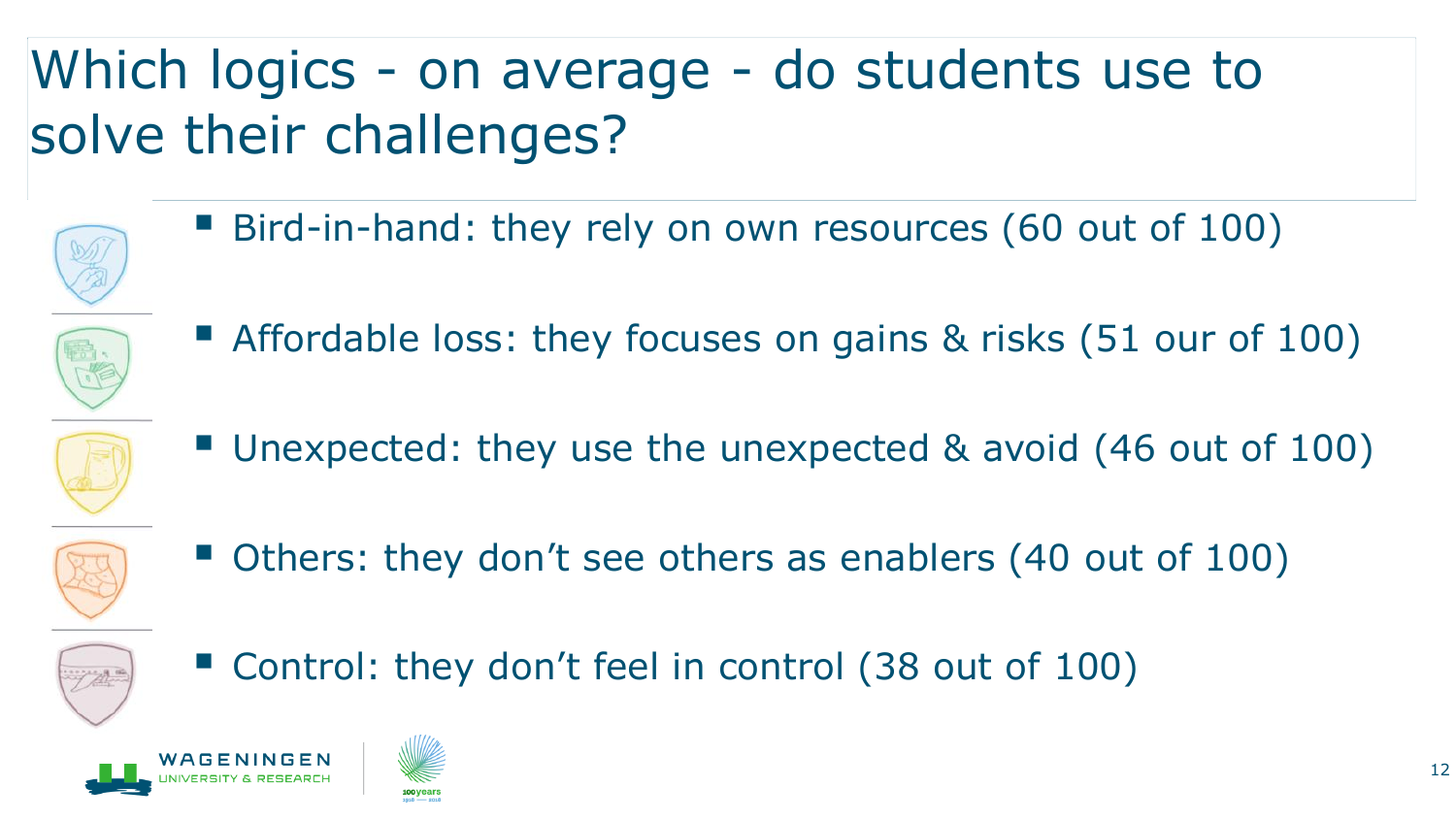#### So what?

- Some of the entrepreneurial decisions logics are adopted more frequent by students, others less, e.g. 'focus on the controllable' and 'involving others'
- What learning activities can we design to enable students to use other, more diverse decision making logics?
- For teachers and facilitators important information, to monitor, how students tackle complex problem in class and to start meaningful conversations about development of entrepreneurial behaviour



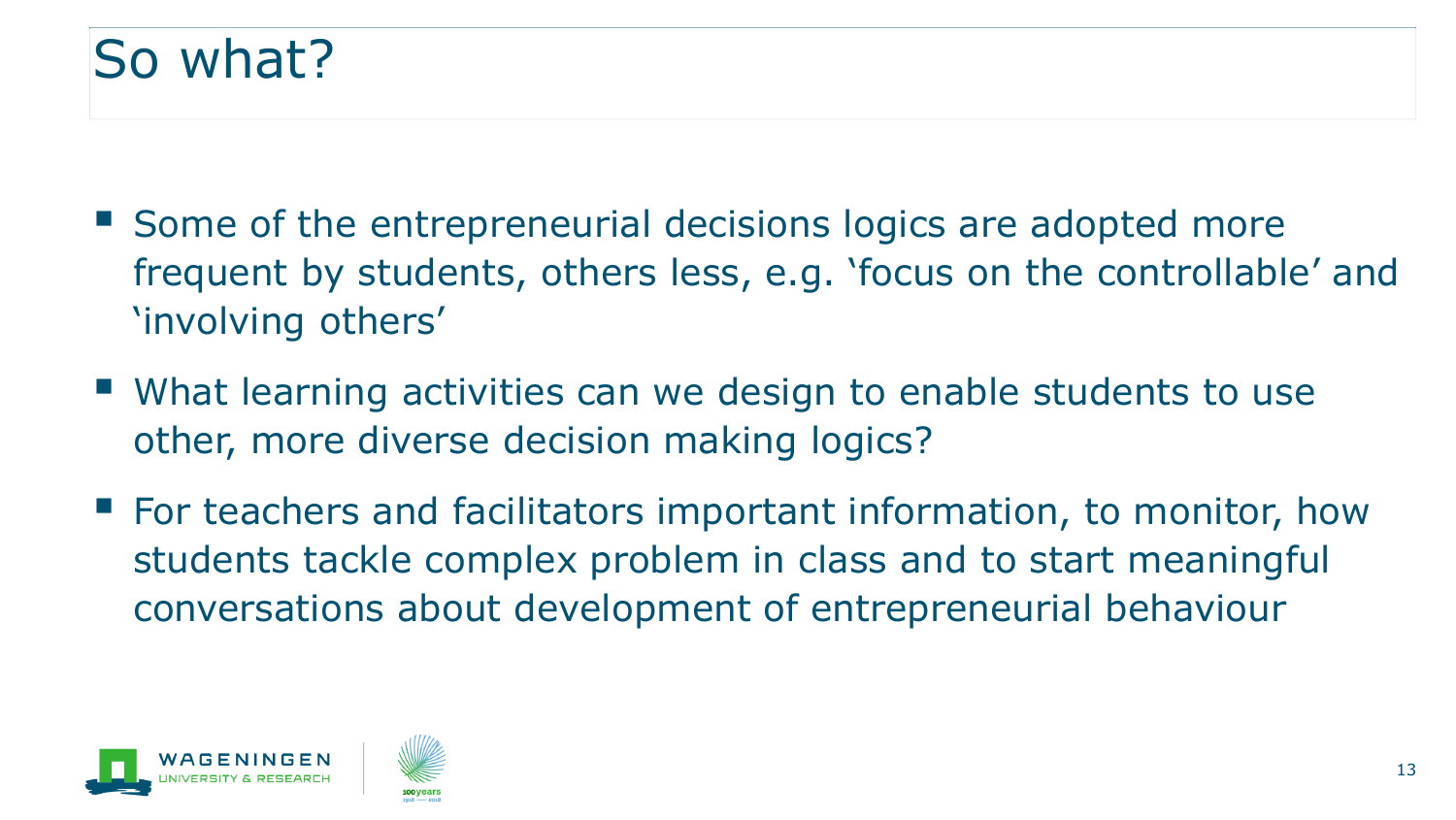#### What's next?







<http://bit.ly/entrepreneurialmindsetmonitor>